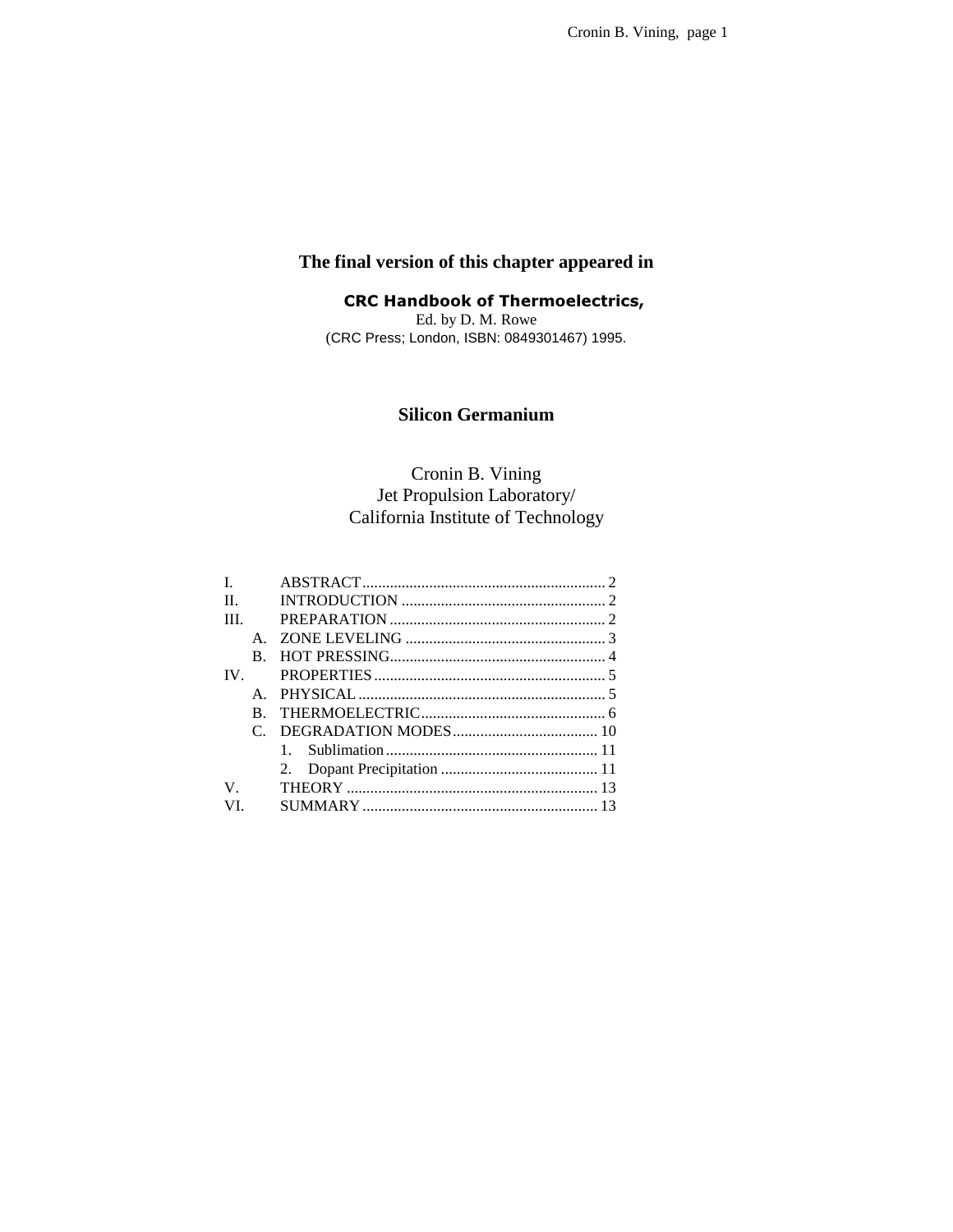#### I. ABSTRACT

This chapter summarizes the preparation techniques and materials properties required for practical applications of silicon germanium alloys. The relationship between the phase diagram and choice of preparation technique is discussed and two proven methods, zone leveling and hot pressing, are described. Key physical properties such as thermal expansion and mechanical strength are summarized and trends in thermoelectric properties as functions of composition, doping level and temperature are illustrated. Representative thermoelectric property data are presented in tabular form and the critical degradation mechanisms of sublimation and dopant precipitation are discussed. Finally, the agreement between modern theory and proven experimental results is presented.

#### II. INTRODUCTION

Silicon germanium alloys (SiGe) were first used in space in the SNAP-10A nuclear reactor and have been the exclusive choice for radioisotope thermoelectric generators (RTGs) launched by the USA since 1976  $(^1)$ . Primary considerations for space power applications are reliability and high operating temperatures to take advantage of the  $T<sup>4</sup>$  dependence of radiator heat rejection rates. In addition to having attractive thermoelectric and physical properties, SiGe devices can operate at temperatures up to about 1300 K without significant degradation. A number of reviews of the properties of SiGe alloys are available<sup>2345</sup>-6 and the principles of generator design and fabrication are discussed elsewhere in this Handbook. This chapter will therefore emphasize aspects of SiGe required for practical applications.

## III. PREPARATION

Although silicon and germanium are completely miscible in both the liquid and solid state, the large separation between the liquidus and the solidus complicate the preparation of homogeneous solids. Figure 1 illustrates solidification of  $Si<sub>0.8</sub>Ge<sub>0.2</sub> (C<sub>S</sub>)$  from a liquid with composition  $Si<sub>0.545</sub>Ge<sub>0.455</sub>$  $(C<sub>I</sub>)$ . Upon cooling, the first solid deposited is enriched in Si compared to the melt and cast ingots typically exhibit severe alloy segregation. Preparation of homogeneous solids requires either some method to maintain the composition of the melt during solidification or some process to homogenize the solid phase. A variety of methods employing either strategy are available and two successful variants are described in the following sections.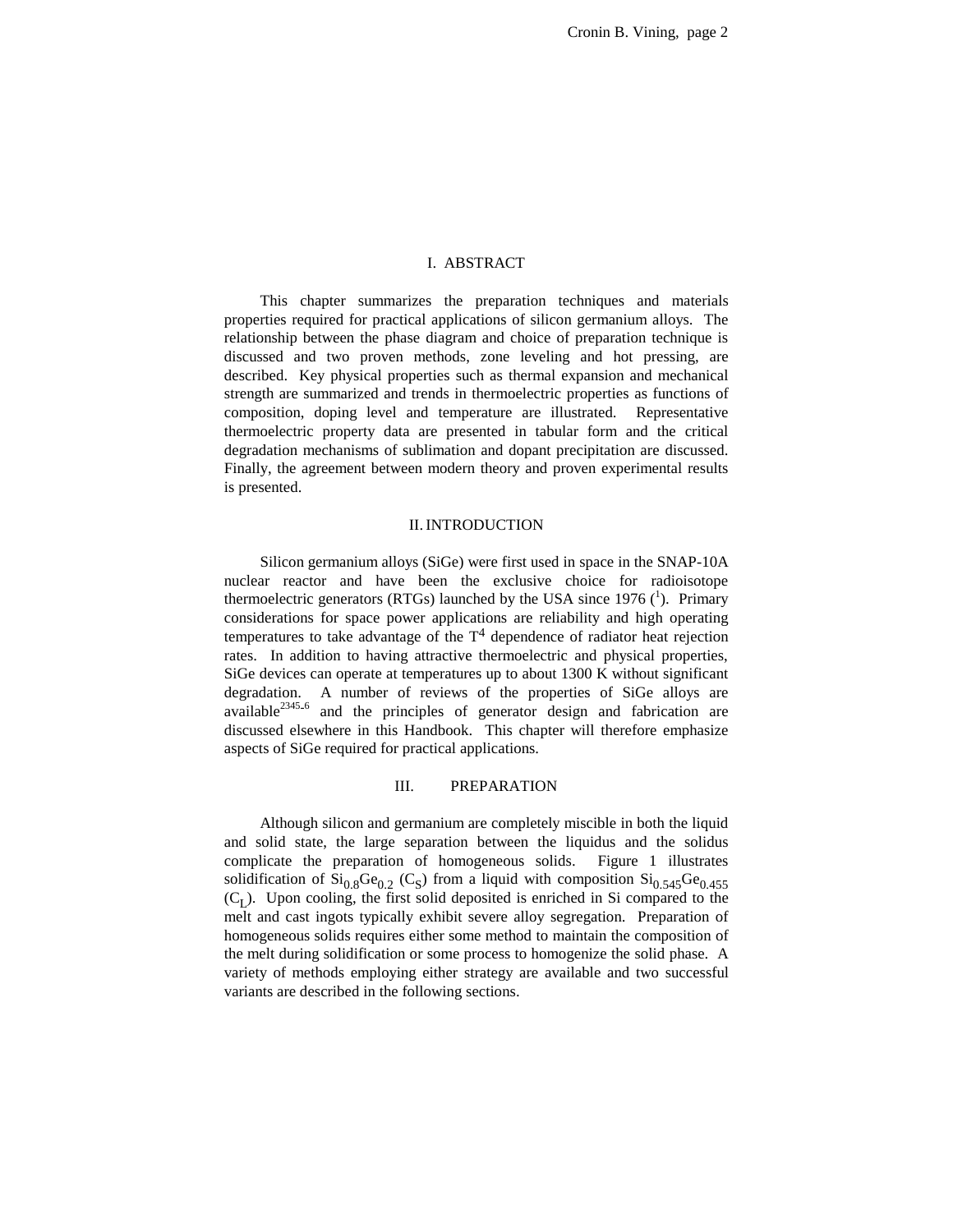Regardless of preparation method, however, the number of important processing parameters is rather large. While the effect of each parameter will not be discussed in detail here, it should be emphasized that variations in many parameters will significantly affect the properties of the resulting material. Accurate process control is therefore critical to preparing a reproducible product. Porosity, density, thermopower and resistivity measurements are relatively simple to perform and provide a great deal of quality control information. Porosity provides a sensitive measure of densification and density is a reliable indicator of composition. Doping level may be monitored by measuring the thermopower at room temperature and resistivity provides a sensitive measure of overall sample quality.



FIGURE 1. Si-Ge phase diagram indicating solidification of  $\text{Si}_{0.8}\text{Ge}_{0.2}$ .<sup>7</sup>

#### A.ZONE LEVELING

The zone leveling method was used to prepare SiGe for the first space application of SiGe thermoelements in the SNAP-10A nuclear reactor.<sup>1</sup> The procedure is illustrated schematically in Fig. 2. A charge bar is prepared by any convenient method (e.g. casting, powder metallurgy) with the desired final composition  $(C_S)$ . A zone bar is similarly prepared with a composition  $(C_I)$ chosen to have a freezing point at the same temperature as the melting point of the charge bar, as indicated in Fig. 1. The zone bar is then heated to the melting point of the charge bar and the resulting liquid zone caused to traverse the length of the charge bar. As the liquid zone moves to the right, the charge bar is consumed at the leading edge of the liquid zone and a homogeneous ingot of SiGe freezes out of the trailing edge. To prevent constitutional supercooling, growth rates typically cannot exceed about 0.5-1 mm/hour.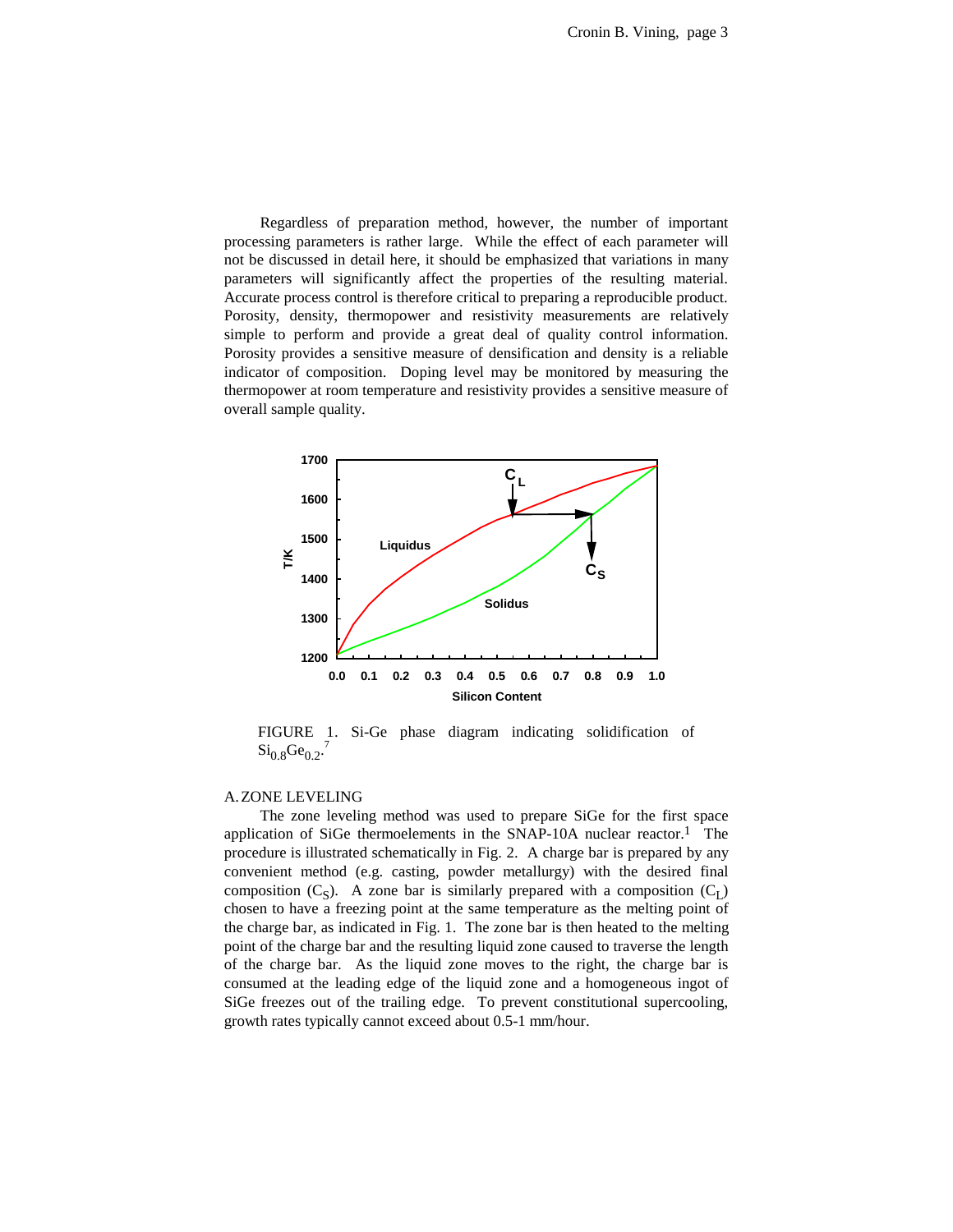

FIGURE 2. Schematic of the zone leveling procedure showing the initial arrangement of the materials (above) and the situation during zoning (below).2

Phosphorus is the preferred for n-type materials and boron is the only ptype dopant sufficiently soluble for thermoelectric applications. Either of these dopants may be added to the charge and zone bars. When preparing n-type materials it is desirable to control the vapor pressure of phosphorus over the liquid zone to achieve the high doping levels desired for optimum figure of merit. With proper choice of conditions zone leveling can prepare high quality polycrystalline materials with transport properties indistinguishable from single crystals. The primary disadvantage of this technique is the long time required to prepare samples.

#### B. HOT PRESSING

Today, powder metallurgical methods are generally preferred for production of significant quantities of SiGe primarily because large, good quality samples can be prepared from powders in a single day. Also, relatively large variations of preparation conditions can be tolerated while still producing satisfactory thermoelectric properties.<sup>8</sup> Hot pressed SiGe has been used in RTGs aboard the LES 8, LES 9, Voyager I, Voyager II, Galileo and Ulysses spacecraft. The following preparation procedure is representative of, although not identical to, the procedure used to prepare SiGe for RTGs.

Typically, a 4-to-1 atomic ratio of silicon and germanium is induction melted in fused silica crucibles under vacuum. For p-type materials 0.08 weight % boron is placed in the crucible before heating and for n-type materials 0.55 weight % phosphorus is added directly to the melt to minimize losses due to vaporization. The melt is cast into a water cooled copper mold and mechanically pulverized to -80 mesh powder. A planetary ball mill may be used to further reduce the median particle diameter to 2-10 µm, which improves both the homogeneity and strength of the final compact. The powders are placed in TZM dies and molds lightly coated with graphite to reduce friction during compact ejection. Pressure sintering is performed under 180 MPa of pressure, applied after reaching 1513 K. Pressure is released after 30 minutes when the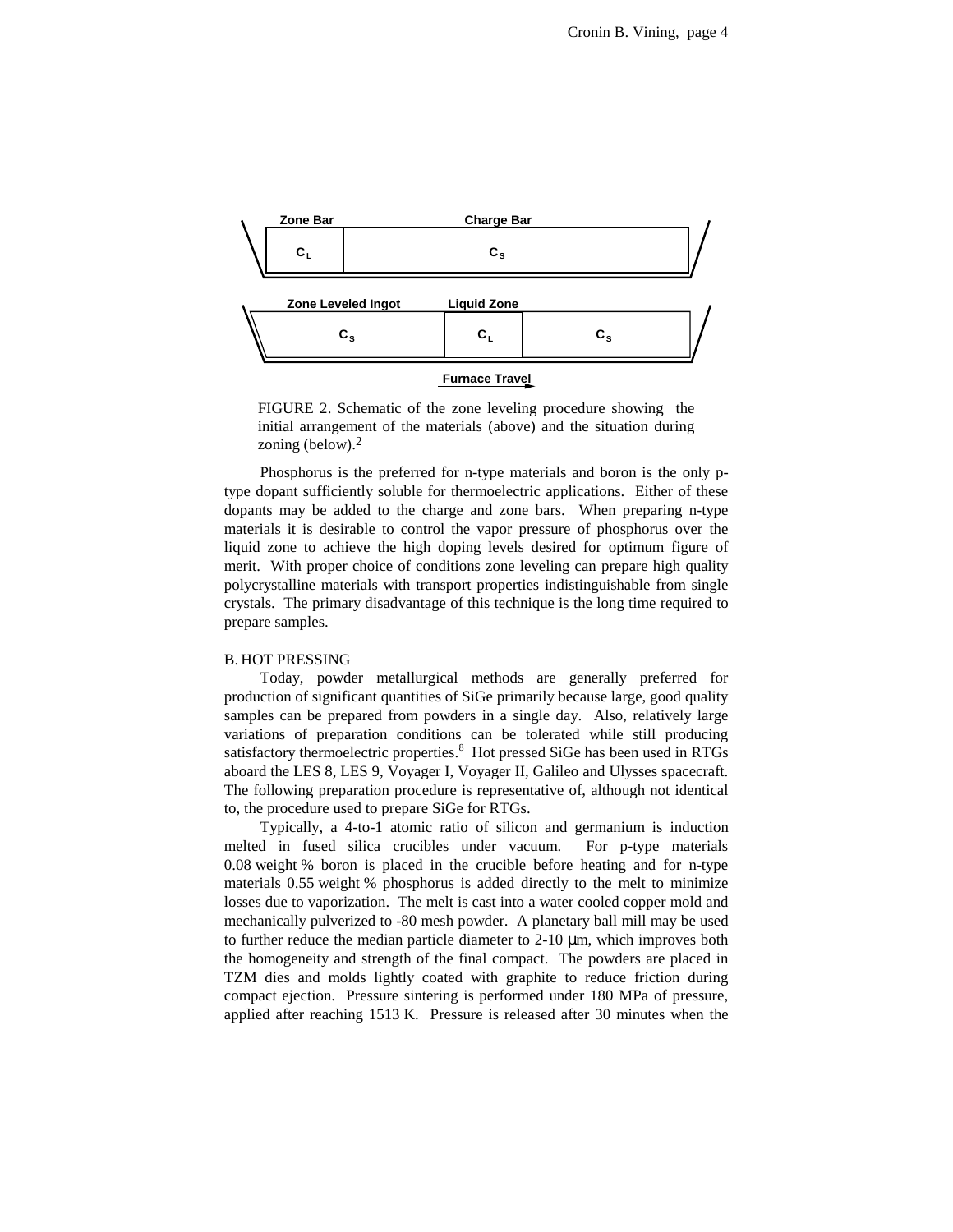compact is ejected from the die and allowed to cool. SiGe compacts 5.08 cm diameter and 2.54 cm thick have been routinely prepared in this manner and larger sizes have occasionally been produced.

#### IV. PROPERTIES

A wide variety of physical, thermal and thermoelectric properties are required for the design of reliable thermoelectric devices. The most essential properties are summarized in the following sections.

### A.PHYSICAL

Thermal expansion and mechanical strength considerations are critical to the design of thermoelectric devices and some of the more important properties for SiGe are summarized in Table 1. The greatest stresses often arise when the device cools following the final high temperature fabrication processes. Differential thermal expansion at the joints between dissimilar materials results in stresses that can easily exceed the maximum stress of the thermoelectric material. As is typical of ceramic materials, SiGe is 3-4 times stronger in compression than in tension. It is therefore preferred that the materials in contact with SiGe have a somewhat larger thermal expansion, so that they contract more than SiGe on cooling and keep the SiGe in compression rather than under tension. It is interesting to note that p-type SiGe can typically withstand greater stress than n-type SiGe.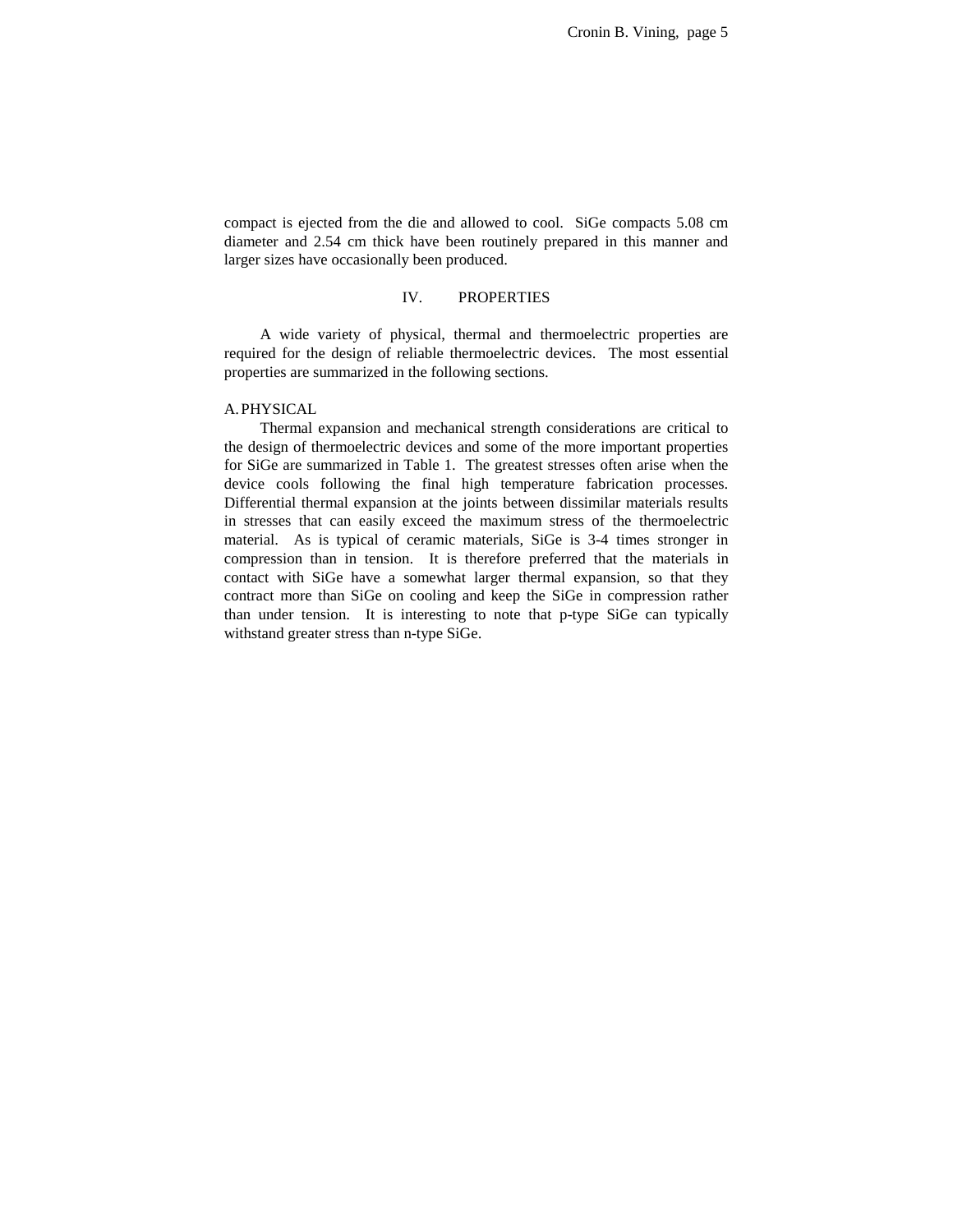|                              | T    | Units              | p-type             | n-type               |
|------------------------------|------|--------------------|--------------------|----------------------|
|                              | (K)  |                    | $Si_{0.8}Ge_{0.2}$ | $Si_{0.8}Ge_{0.2}$   |
| <b>Density</b>               | 300  | gm/cm <sup>3</sup> | 2.99               | 2.99                 |
| <b>Thermal Expansion</b>     | 300  | $10^{-6}$ /K       | 3.98               | 4.20                 |
|                              | 600  | $10^{-6}$ /K       | 4.26               | 4.43                 |
|                              | 900  | $10^{-6}$ /K       | 4.55               | 4.66                 |
|                              | 1200 | $10^{-6}$ /K       | 4.84               | 4.89                 |
|                              | 1400 | $10^{-6}$ /K       | 5.03               | 5.05                 |
| <b>Porosity</b>              |      |                    | 1%                 | 1%                   |
| <b>Dopant</b>                |      |                    | Boron              | Phosphorus           |
| Nominal Composition          |      | atomic %           | 0.23               | 0.59                 |
| <b>Compressive Strengtha</b> |      |                    |                    |                      |
| <b>Maximum Stress</b>        | 300  | $MPa (\pm 20\%)$   | 653                | 473                  |
| Maximum Strain               | 300  | $% (\pm 25%)$      | 0.42               | 0.37                 |
| Modulus                      | 300  | GPa $(\pm 7\%)$    | 154                | 129                  |
| <b>Tensile Strength</b>      |      |                    |                    |                      |
| <b>Maximum Stress</b>        | 300  | MPa $(\pm 20\%)$   | 201                | 129                  |
|                              | 875  | MPa $(\pm 20\%)$   | 292                | 143                  |
|                              | 1375 | $MPa (\pm 20\%)$   | 310                | 182*                 |
| Maximum Strain               | 300  | $% (\pm 25%)$      | 0.15               | 0.11                 |
|                              | 875  | $% (\pm 25%)$      | 0.20               | 0.10                 |
|                              | 1375 | $% (\pm 25%)$      | 0.49               | $>0.69$ <sup>*</sup> |
| Modulus                      | 300  | GPa (±7%)          | 137                | 145                  |
|                              | 875  | GPa (±7%)          | 151                | 165                  |
|                              | 1375 | GPa (±7%)          | 103                | $114*$               |

TABLE 1. Typical physical properties of hot pressed silicon-germanium.

**Test Methods:** a - cylinders, b - 4 point flexure,

\*Two of three samples tested did not fail due to high ductility at 1375 K.

#### B. THERMOELECTRIC

This section provides an overview of some of the more important effects of composition, temperature, doping level and dopant type on the thermoelectric properties of SiGe. Figure 3 illustrates the composition dependence of ZT for silicon-rich alloys. The addition of germanium to silicon increases ZT to technically useful values, primarily due to increased scattering of phonons associated with the random distribution of Si and Ge atoms in the alloy. Except very near pure silicon, ZT is seen to be relatively insensitive to composition, and for this reason sintered materials can yield good performance even when homogenization is incomplete.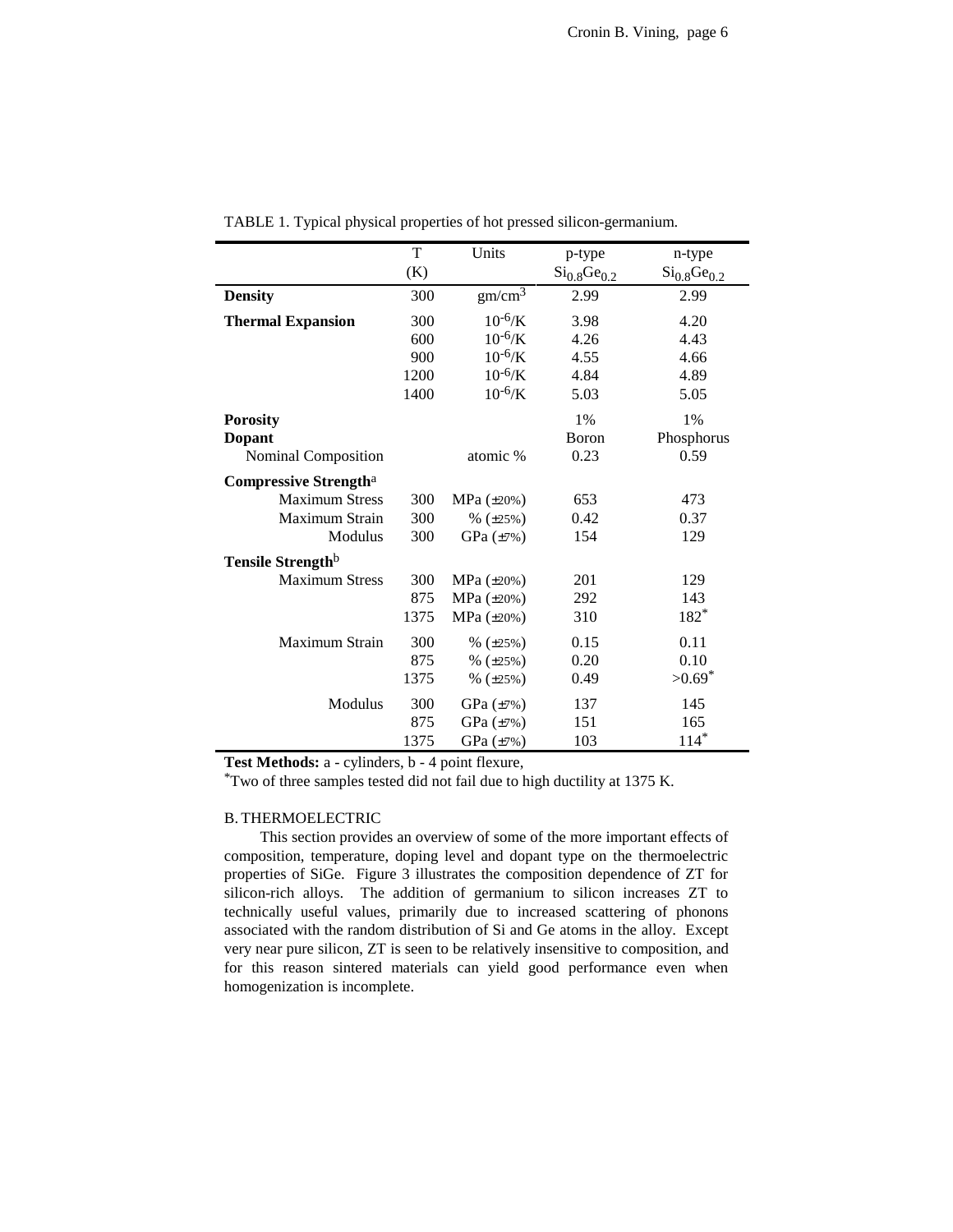

FIGURE 3. Dimensionless figure of merit averaged from 575 to 1275 K. The points are experimental results on sintered n-type Si-Ge with 2 atomic percent phosphorus<sup>9</sup> and the dashed line is the theoretical maximum ZT calculated using the model described in reference.<sup>10</sup>

Figure 4 illustrates the temperature dependence of the thermoelectric properties for boron doped, zone leveled  $\mathrm{Si}_{0.7}\mathrm{Ge}_{0.3}$  with several different doping levels. At these doping levels, the electrical resistivity and Seebeck coefficient generally increase with increasing temperature, which is more characteristic of metals than semiconductors. Up to about 1000 K, the thermal resistivity also increases with temperature, a behavior typical of electrical insulators. As temperatures are further increased, the Seebeck coefficient, electrical resistivity and thermal resistivity will all decrease with increasing temperature due to the thermal excitation of charge carriers. Another effect, associated with the solubility and diffusion characteristics of the dopants, will be discussed below.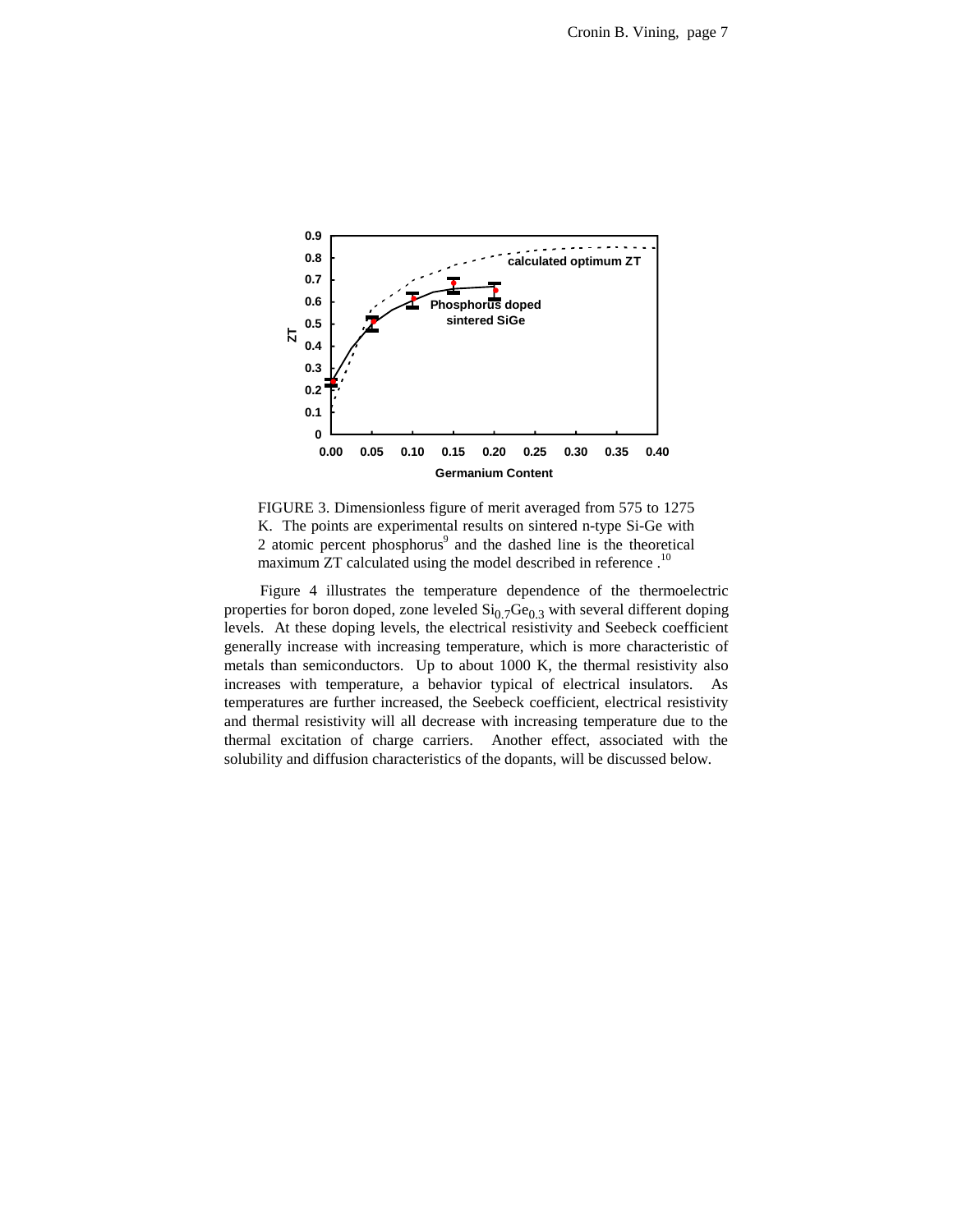

FIGURE 4. Resistivity, Seebeck and thermal conductivity for p-type  $\text{Si}_{0.7}\text{Ge}_{0.3}$ . The points are experimental results<sup>11</sup> and the lines are calculated. $12$ 

Note that while the individual properties vary strongly with doping level, as illustrated in Fig. 4, the figure of merit is relatively insensitive to doping level in the vicinity of the optimum doping level, as illustrated in Fig. 5 for zone leveled n-type  $\mathrm{Si}_{0.7}\mathrm{Ge}_{0.3}$ . The precise value of the optimum doping level varies somewhat with composition and temperature, but is usually in the range of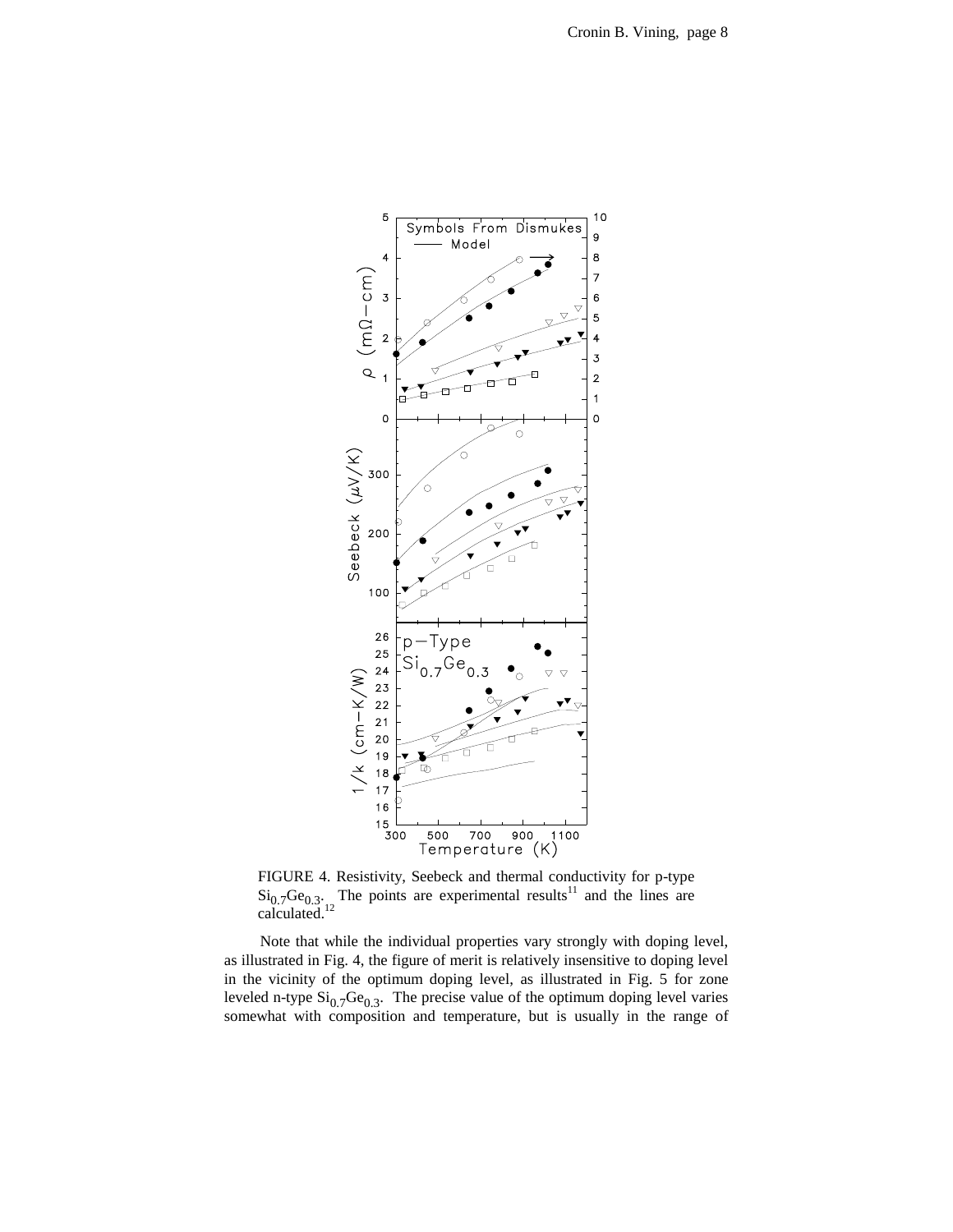

1-3 x  $10^{20}$  cm<sup>-3</sup> for n-type SiGe and 2-4 x  $10^{20}$  cm<sup>-3</sup> for p-type SiGe (not shown).

FIGURE 5. Dimensionless figure of merit (averaged from 300 to 1000 K) for zone leveled n-type  $\mathrm{Si}_{0.7}\mathrm{Ge}_{0.3}$  (ref. 11) and the dashed line is calculated using the model described in reference 10.

Achieving precisely optimum ZT values can be rather difficult and it should be emphasized that almost any variation in processing will affect the individual thermoelectric properties. But often reproducibility is more important than the absolute maximum ZT and satisfactory results can generally be achieved using preparation and process monitoring methods such as outlined above. Tables 2 and 3 summarize typical thermoelectric properties for p-type and n-type sintered SiGe.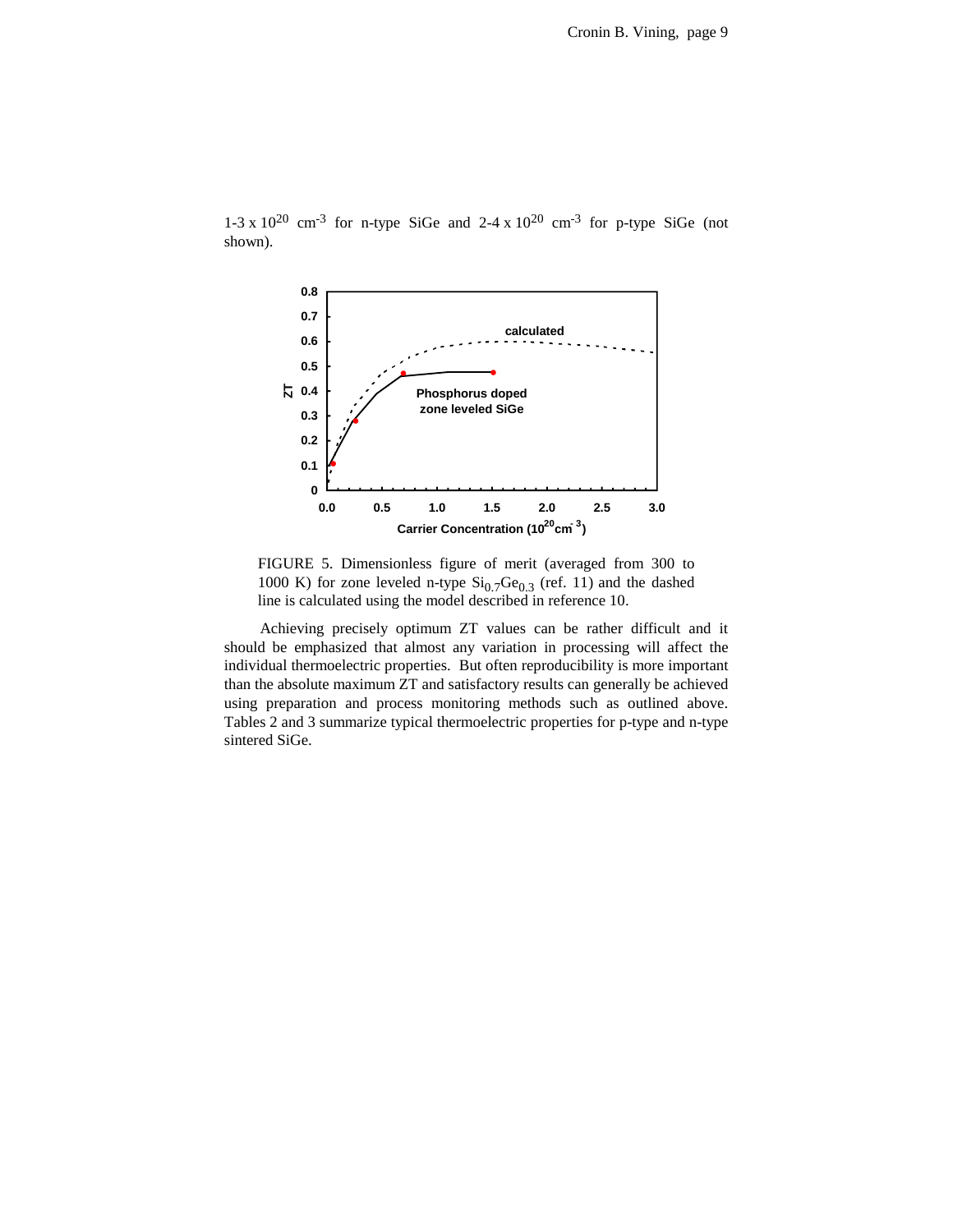| T    | Electrical             | Seebeck     | Thermal      | Heat       | <b>ZT</b> |
|------|------------------------|-------------|--------------|------------|-----------|
|      | Resistivity            | Coefficient | Conductivity | Capacity   |           |
| (K)  | $(10^{-5} \Omega - m)$ | $(\mu V/K)$ | $(W/m-K)$    | $(J/gm-K)$ | unitless  |
| 300  | 1.14                   | 121         |              |            |           |
| 400  | 1.32                   | 144         | 4.80         | 0.647      | 0.131     |
| 500  | 1.51                   | 161         | 4.70         | 0.649      | 0.184     |
| 600  | 1.71                   | 176         | 4.57         | 0.658      | 0.237     |
| 700  | 1.93                   | 189         | 4.41         | 0.672      | 0.295     |
| 800  | 2.16                   | 203         | 4.25         | 0.687      | 0.359     |
| 900  | 2.41                   | 216         | 4.12         | 0.703      | 0.423     |
| 1000 | 2.68                   | 228         | 4.07         | 0.719      | 0.478     |
| 1100 | 2.96                   | 237         | 4.14         | 0.736      | 0.505     |
| 1200 | 3.19                   | 240         | 4.38         | 0.754      | 0.501     |
| 1300 | 3.26                   | 233         | 4.84         | 0.772      | 0.446     |

TABLE 2. Typical thermoelectric properties for p-type silicon-germanium.

TABLE 3. Typical thermoelectric properties for n-type silicon-germanium.

| т    | Electrical             | Seebeck     | <b>Thermal</b> | Heat       | <b>ZT</b> |
|------|------------------------|-------------|----------------|------------|-----------|
|      | Resistivity            | Coefficient | Conductivity   | Capacity   |           |
| (K)  | $(10^{-5} \Omega - m)$ | $(\mu V/K)$ | $(W/m-K)$      | $(J/gm-K)$ | unitless  |
| 300  | 0.85                   | $-108$      |                |            |           |
| 400  | 1.01                   | $-136$      | 4.45           | 0.647      | 0.165     |
| 500  | 1.17                   | $-165$      | 4.31           | 0.649      | 0.269     |
| 600  | 1.36                   | $-190$      | 4.19           | 0.658      | 0.380     |
| 700  | 1.61                   | $-213$      | 4.08           | 0.672      | 0.486     |
| 800  | 1.86                   | $-233$      | 3.99           | 0.687      | 0.583     |
| 900  | 2.06                   | $-247$      | 3.93           | 0.703      | 0.679     |
| 1000 | 2.11                   | $-253$      | 3.93           | 0.719      | 0.775     |
| 1100 | 1.97                   | $-250$      | 4.01           | 0.736      | 0.870     |
| 1200 | 1.78                   | $-242$      | 4.20           | 0.754      | 0.938     |
| 1300 | 1.91                   | $-243$      | 4.53           | 0.772      | 0.890     |

## C. DEGRADATION MODES

SiGe thermocouples have accumulated over 250 million device hours in space applications without a single known thermoelectric failure. This remarkable success has been achieved by following conservative design principles and paying close attention to the possible failure mechanisms and degradation modes. This section describes some of the more important lifetime limiting degradation modes for SiGe alloys.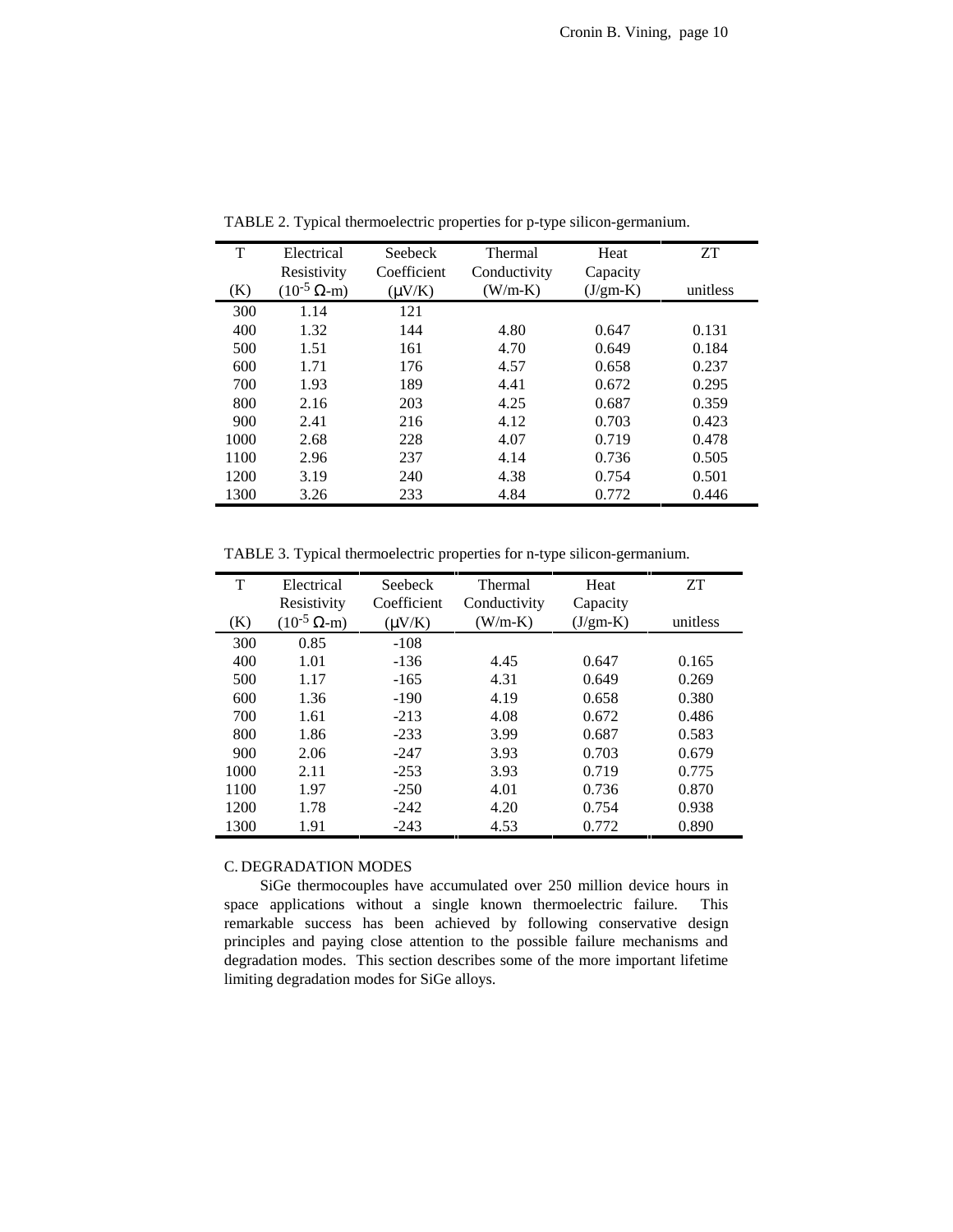#### 1. Sublimation

Sublimation is one of the primary degradation mechanisms for a high temperature SiGe thermoelectric device. SiGe sublimation degrades performance in at least two ways. First, SiGe deposits on the surroundings can result in either thermal or electrical shorts around the thermoelectric device. Second, continued sublimation can eventually erode the thermoelectric device to the point of electrical open circuit and/or mechanical failure. Figure 6 illustrates steady state loss rates for uncoated SiGe and for SiGe coated with  $Si<sub>3</sub>N<sub>4</sub>$  which, combined with a knowledge of the exposed surface area and temperature profile of the device, allows estimates of erosion rates. SiGe devices for space applications have typically been coated with  $Si<sub>3</sub>N<sub>4</sub>$  and wrapped with a quartz yarn.



FIGURE 6. Material loss rates for  $Si_{0.78}Ge_{0.22}$  with and without a 1200 nm coating of  $Si<sub>3</sub>N<sub>4</sub>$ .<sup>13</sup>

#### 2. Dopant Precipitation

SiGe thermoelectric materials are intentionally supersaturated with dopants in order to achieve the highest possible figure of merit. Therefore under most operating conditions (below about 1400 K) dopants will tend to precipitate from solid solution forming localized precipitates and decreasing the carrier concentration within the thermoelectric material. For practical purposes this effect is well described by the conventional Lifshitz-Slyozov model. Particles smaller than a critical radius (the size of which depends on temperature) tend to dissolve, which can actually result in a temporary increase in the carrier concentration with time until the smallest particles are consumed. Larger precipitates tend to grow in size, at a rate which is determined by the diffusion constant of the dopant.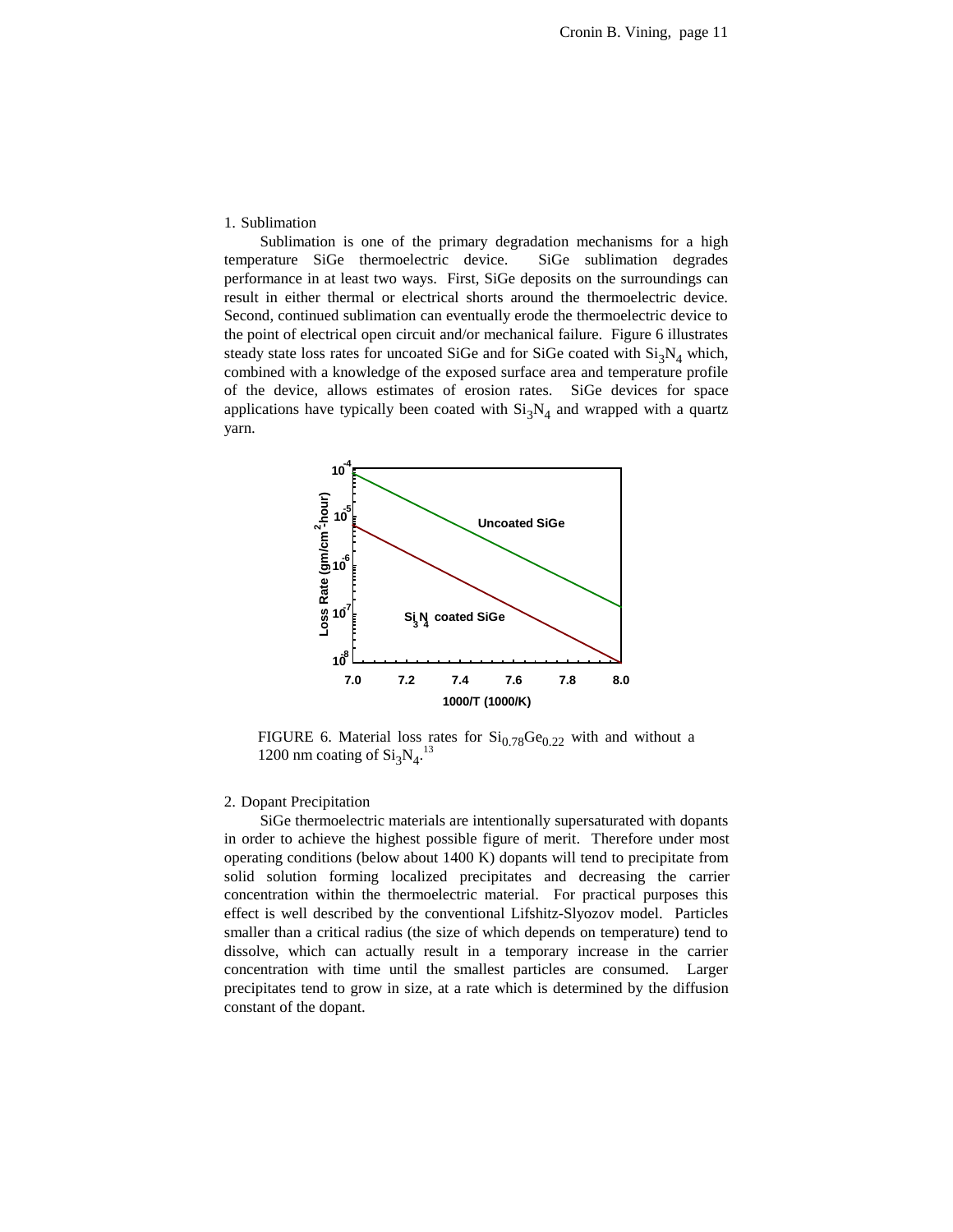For phosphorus doped SiGe, precipitation rates are most pronounced between about 600 and 900 K, as illustrated by the changes in the electrical resistivity shown in Fig. 7. It should be emphasized that Fig. 7 illustrates the time dependence of material held at a fixed temperature. Measurements performed as a function of temperature on any particular sample would appear very different. At lower temperatures the degree of supersaturation may be very large, but because diffusion is so slow that precipitation occurs at a negligible rate and the resistivity increases only slowly with time. At higher temperatures diffusion is very fast, but dopants are more soluble and again precipitation is relatively slow. Indeed, phosphorus diffusion is so fast at high temperatures that the peak typically observed in the resistivity of n-type SiGe at about 1000 K (see the 50 hour curve in Fig. 7) is due to precipitated phosphorus dissolving into the SiGe matrix and increasing the carrier concentration during the measurement. This effect is sometimes misinterpreted as the onset of excitation of minority carriers, which is a physically very distinct effect.



FIGURE 7. Estimated time dependence of the electrical resistivity of n-type  $Si<sub>0.8</sub>Ge<sub>0.2</sub>$  for samples held isothermally at the indicated temperatures.<sup>14</sup>

Fortunately for practical applications, the effect of dopant precipitation on the Seebeck coefficient and thermal conductivity is smaller than the effect on the electrical resistivity, and the overall effect on ZT is smaller still due to compensatory changes in the individual properties. Also, the effects are less pronounced in boron doped materials because boron is both more soluble and has a lower diffusion rate compared to phosphorus.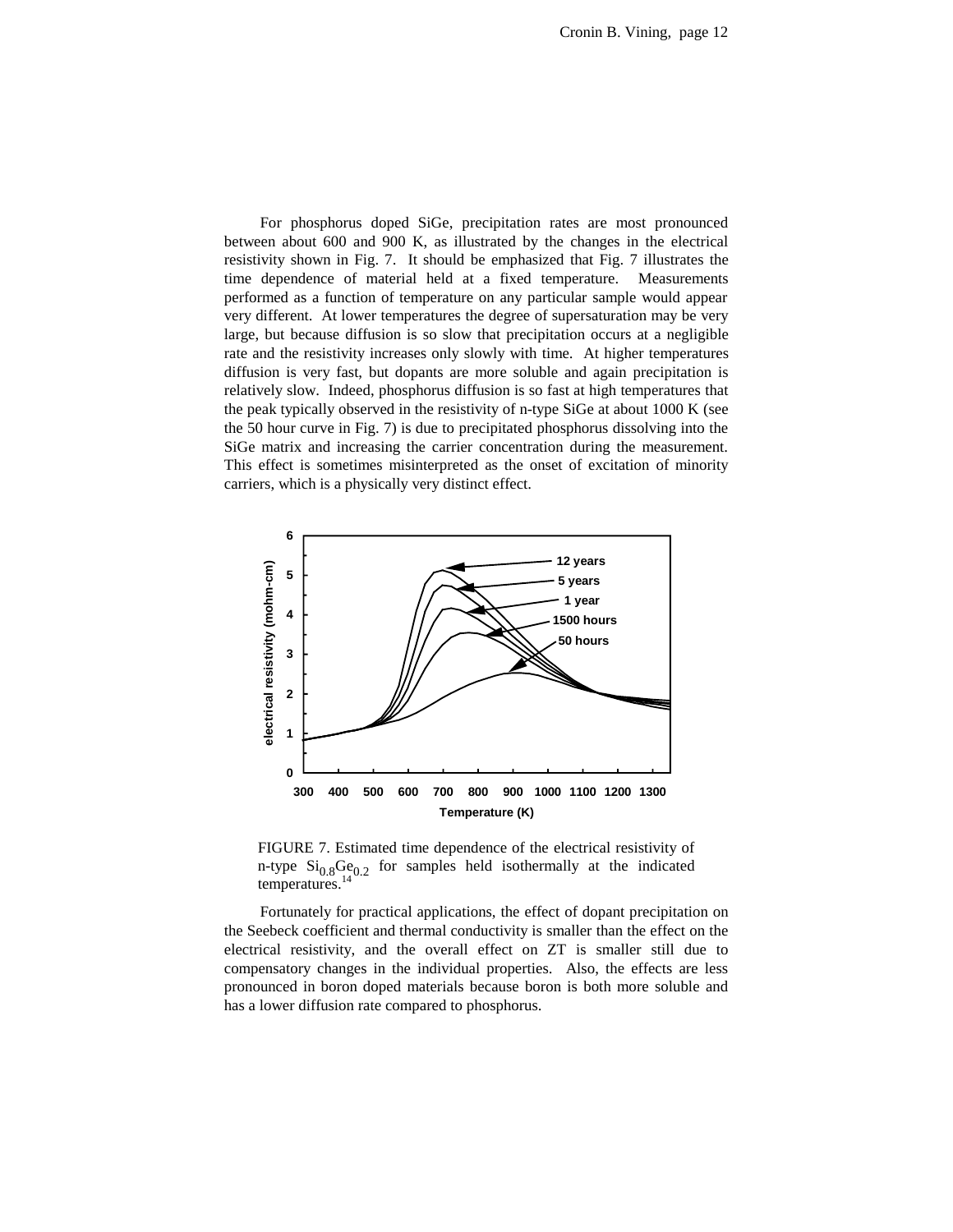#### V.THEORY

The theory of the thermoelectric properties of SiGe alloys is beyond the scope of this article, but may be described as a specialization of the general theory of semiconductors. Basically, the electrical and thermal properties of SiGe are considered to arise from electrons, holes and phonons simultaneously contained within the solid. Heat and electrical currents are attributed to the motion of these particles in response to applied forces, in the form of thermal or electrical gradients. Electrons and holes transport both electrical charge and heat through the solid, while phonons (which are nothing more than wave-like oscillations of the atoms about their equilibrium positions) transport only heat. Fig. 4 shows an example of the excellent agreement which has been achieved between this type of microscopic theory and experimental results.

#### VI. SUMMARY

Key aspects of SiGe preparation have been presented and typical materials properties critical to the design of practical thermoelectric devices have been summarized. While to date SiGe has been used almost exclusively for space applications, the mature basis of the technology and attractive physical and chemical properties summarized here make this material an attractive alternative for any application where reliable, long term performance in a demanding high temperature environment is required.

 $\frac{1}{1}$ . Wood, C., Materials for thermoelectric energy conversion, *Reports on Progress in Physics*, 51, 459, 1988.

<sup>&</sup>lt;sup>2</sup>. Rosi, F. D., Thermoelectricity and thermoelectric power generation, *Solid-State Electronics*, 11, 833, 1968.

<sup>&</sup>lt;sup>3</sup>. Bhandari, C. M., and Rowe, D. M., Silicon-germanium alloys as hightemperature thermoelectric materials, 21, 219, 1980.

<sup>&</sup>lt;sup>4</sup>. Rowe, D. M., Recent advances in silicon-germanium alloy technology and an assessment of the problems of building the modules for a radioisotope thermoelectric generator, *Journal of Power Sources*, 19, 247, 1987.

<sup>&</sup>lt;sup>5</sup>. Vining, C., and Fleurial, J. F., Silicon germanium - an overview of recent developments, in *Proc. of the Tenth Int. Conf. on Thermoelectrics*, Rowe, D. M., Ed., Benbow Press, Cardiff, 1991, 1.

<sup>&</sup>lt;sup>6</sup>. Slack, G. A., and Hussain, M. A., The maximum possible conversion efficiency of silicon-germanium thermoelectric generators, *Journal of Applied Physics*, 70, 2694, 1991.

<sup>7</sup> . Bergman, C., Chastel, R., and Castanet, R., Thermodynamic investigation on the Si-Ge binary system by calorimetry and Knudsen cell mass spectroscopy, *Journal of Phase Equilibria*, 13, 113, 1992.